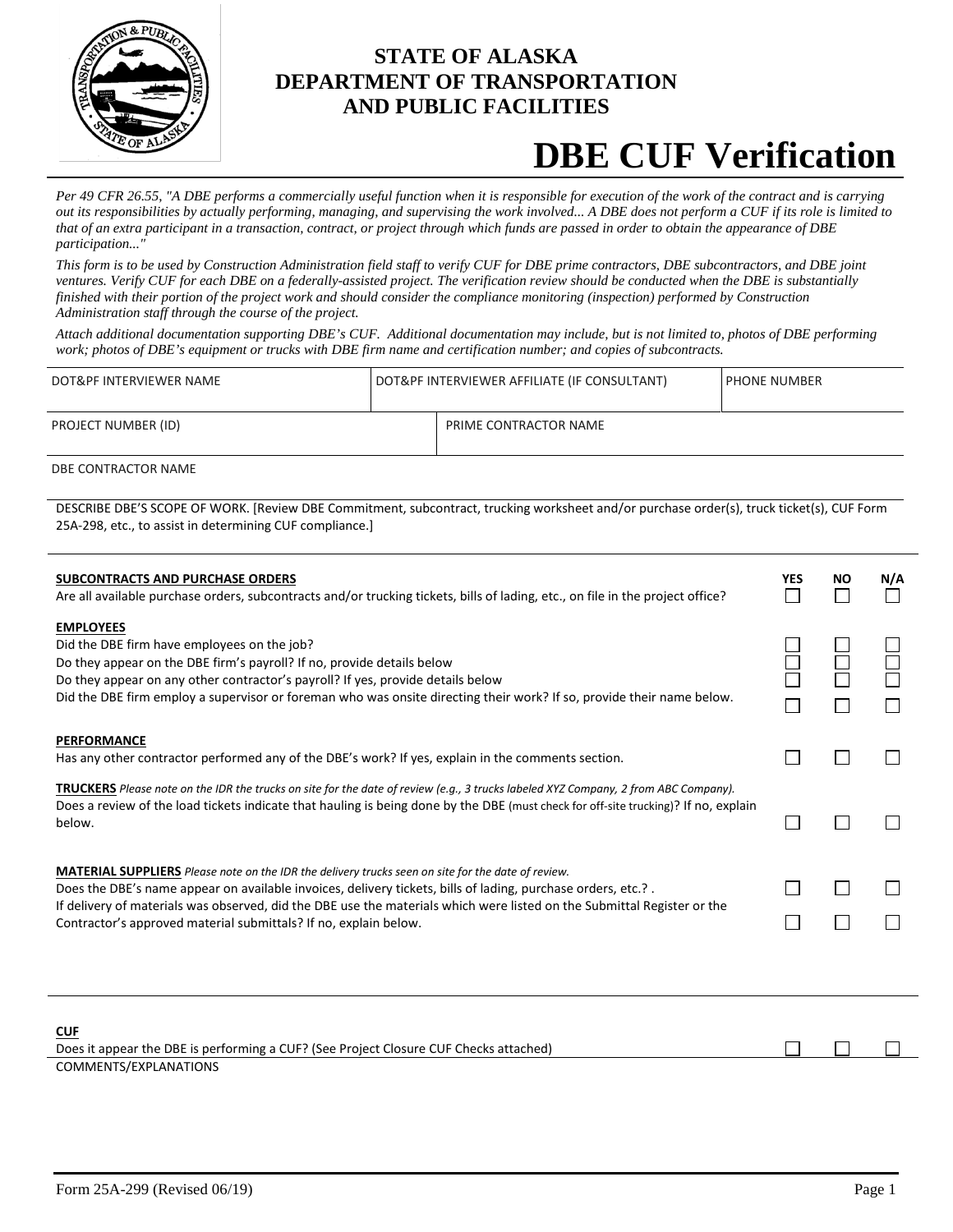| The signature below is verification that project staff observed the DBE performing its commercially useful function. Any CUF problems<br>were documented (form 4109, IDR, report, etc.), addressed, and reported to the Civil Rights Office (CRO). |             |  |  |  |
|----------------------------------------------------------------------------------------------------------------------------------------------------------------------------------------------------------------------------------------------------|-------------|--|--|--|
| SIGNATURE OF INTERVIEWER                                                                                                                                                                                                                           | <b>DATE</b> |  |  |  |
|                                                                                                                                                                                                                                                    |             |  |  |  |
| Regional Contract Compliance Liaison Review/Accepted                                                                                                                                                                                               |             |  |  |  |
|                                                                                                                                                                                                                                                    |             |  |  |  |
| <b>Printed Name</b>                                                                                                                                                                                                                                |             |  |  |  |
|                                                                                                                                                                                                                                                    |             |  |  |  |
|                                                                                                                                                                                                                                                    |             |  |  |  |
| Signature                                                                                                                                                                                                                                          | Date        |  |  |  |